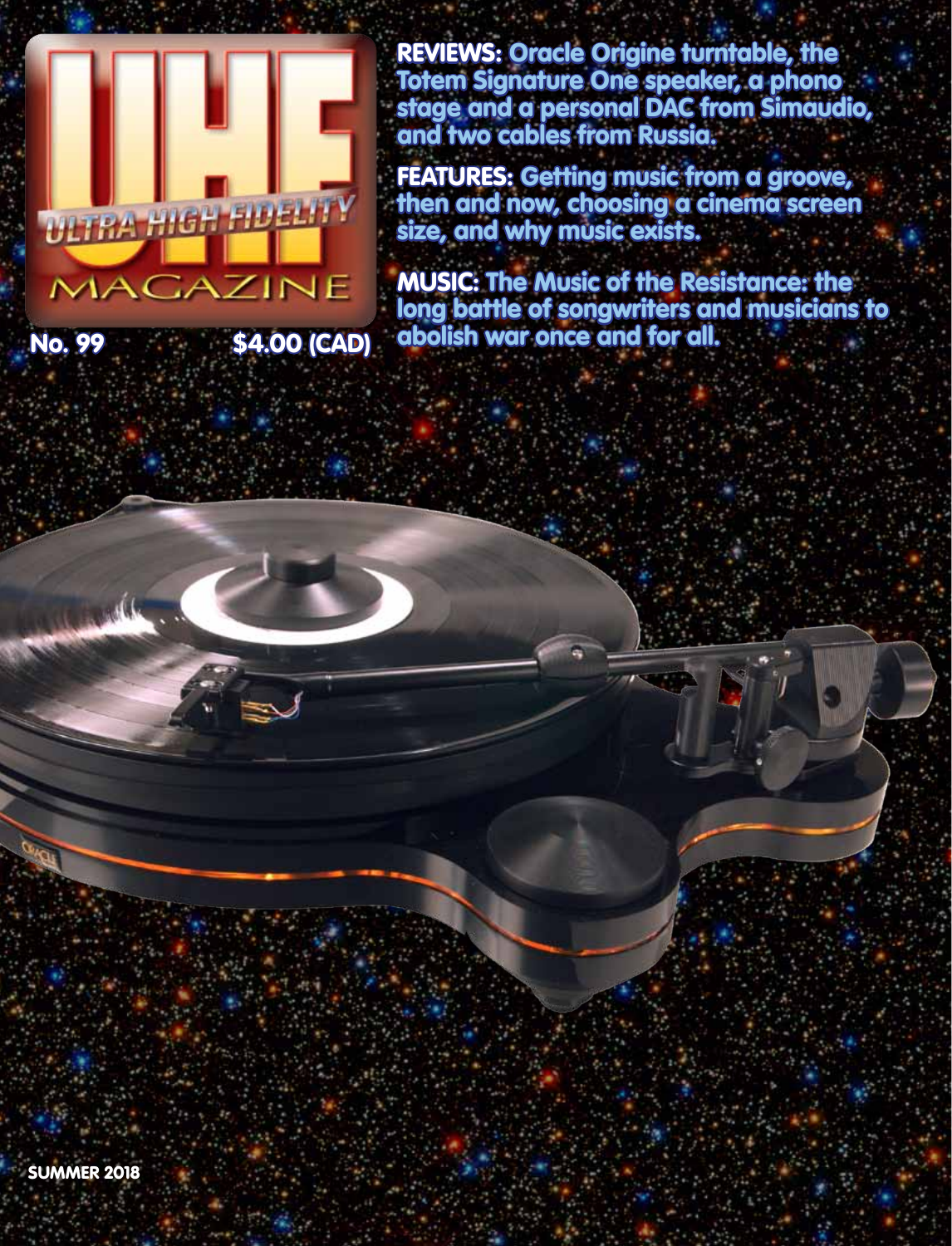

The Company been building<br>
turntables? Since about<br>
1979, if memory serves. Its<br>
original table was the Delphi (the oracle company been building turntables? Since about 1979, if memory serves. Its of Delphi, get it?). It was born of controversy. An influential small-circulation magazine called *The Audio Critic* accused the founders of industrial espionage (in other words, copying another company's design) but also, paradoxically, of dilettantism (in other words, not knowing what the hell they were doing). But then the same magazine said awful things about us too. Suffice it to say that the little magazine is gone, and we and Oracle are still around.

 But 39 years is a long time, and the company, like its products, has evolved. The Delphi got to its fourth incarnation before our first review. By then the turntable itself was excellent, though the early tone arms weren't. The Delphi, often dismissed as a mere lifestyle sculpture, was joined by other models, such as the Paris (named for the Trojan prince of Antiquity, not the French city). Some were very good, others less so, but all were dramatically styled. We

know a lot of audio gear is so ugly only its mother could love it, but Oracle has always been an exception. So it is with this latest turntable, the Origine.

 It's obvious that the aesthetics have not been ignored. This is one of the best-looking turntables you can buy. Its design is at once simple and ambitious, intended to yield high performance at an affordable price. It is simple without being oversimplified. And if you don't think the Origine is affordable, you may not be aware of what a challenge it is to get all the music out of a record groove. The Origine is meant to get the basics right, and offer it as something close to a plug-and-play solution: turntable, arm and cartridge for less than \$3,000, easy to assemble even if you don't have a local dealer.

 The curved methacrylate structure is attractive (and best handled with the supplied white gloves), but the shape is also intended to enhance performance, not just decor. The perfectly rectangular plinth of the typical high-end turntable is a tuned space, vulnerable to standing waves. A turntable is a device to detect vibrations, and the last thing you want

is outside vibrations making waves.

 One technique used to isolate a turntable and its arm from the busy outside world is the suspended subchassis: the table and arm float on springs or some other means of levitation. The Linn Sondek (one of our two reference turntables) works that way, and so does our reference table, Audiomeca J-1. Such suspensions are less often seen, however, because the odds are you won't have a local turntable dealer to set it up. And if you do, the store's technician may be more at home with microchips than tone arms.

 The Origine has no enclosed space, and thus no plinth. Its structure is made up of three layers, the middle one of which is translucent. Ours was orange, as you can see, though you can specify some other color, such as blue or red, or you can order two. We were disappointed to find that it is not backlit, because it had always seemed that way at shows. You can position a light at the rear, as Oracle likes to do, and as we did for our photographs. A future version will include an LED array running from the Origine's own power supply.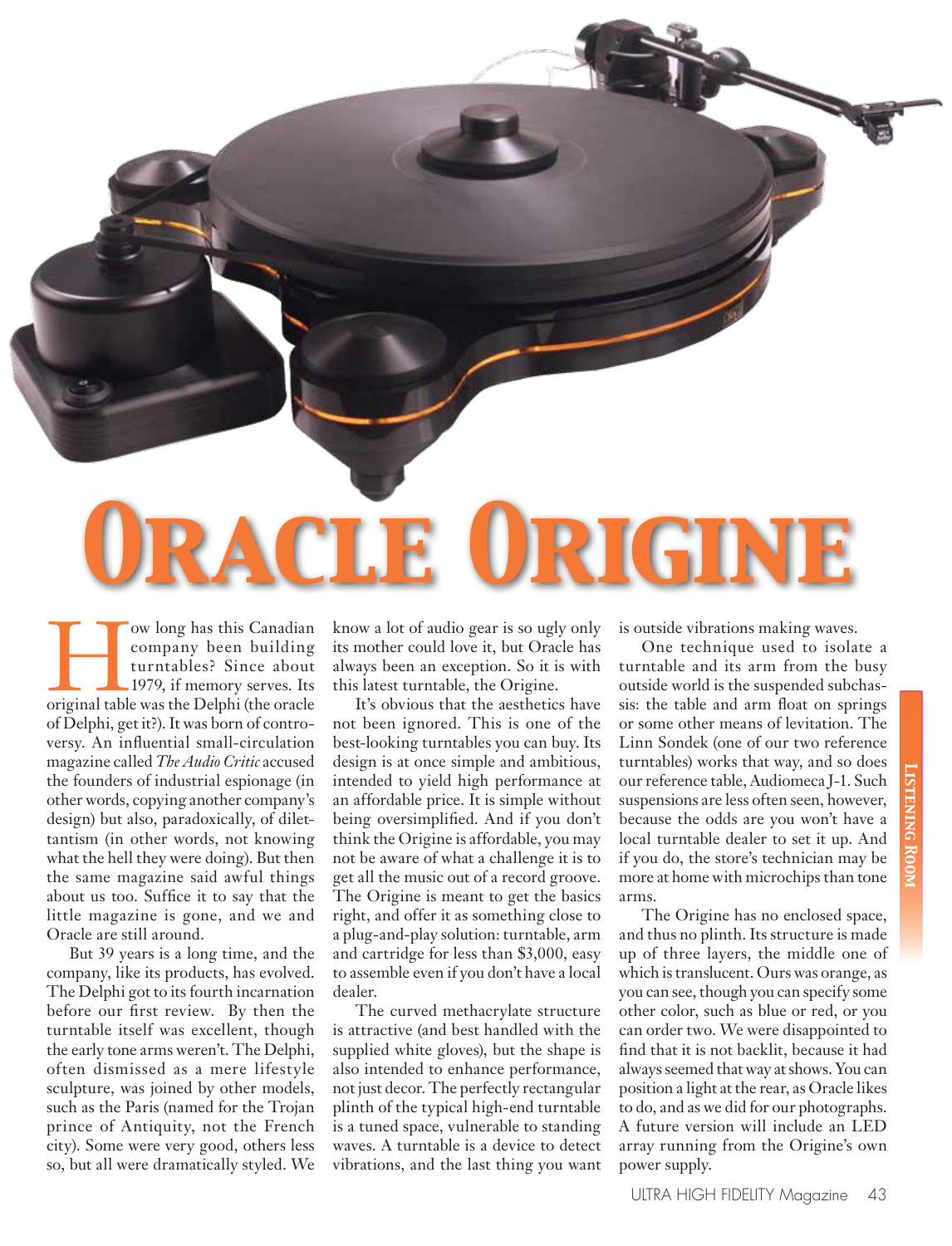

 The motor is a simple one, a synchronous unit in a freestanding pod, running on 18-volt AC from the wall wart supply. The motor has an on-off switch but no speed control. You change speed by repositioning the drive belt from one pulley to the other. By moving the pod closer or farther from the turntable, you can make the belt tighter or slacker. Because belt tension can alter the speed, Oracle includes a large strobe disc for speed checking.

 The platter's shaft is threaded and a screw-on record clamp is provided. It's a one-piece unit, which means that as you tighten it, it rubs on the record label. We don't like that. The clamp's velvet underside minimizes the damage, but we would substitute another clamp, such as the J.A. Michell, on which only the central knob turns.

 We've already alluded to problems with Oracle's early tone arms, and the Delphi came into its own when the company turned to third-party arms. With the Origine, Oracle is in the arm business once again, and its design is more than a little intriguing.

 As you can see from our photo above, the arm has a single-point bearing. Think of a basketball player spinning the ball on his index finger.



 Done properly, such a bearing has extraordinarily low friction. The downside is that it is free to move in all directions. It can tilt to the right or the left, and it needs to be perfectly aligned. The tilting also makes it awkward to position the stylus precisely over a chosen track.

 There's another way the arm is unusual, and you can see it in our photo on the next page. The counterweight "looks wrong," too low compared to the bearing. In fact, it's correct. The counterweight *should* be at the same height as the stylus, and this one is.

 There's an odd-looking pod, called "the olive," halfway down the arm,

which looks as though you could slide it back and forth. Not quite. You adjust it with a screwdriver, to adjust the arm's characteristics to match the cartridge. By positioning it, you alter the combined resonance of the arm and cartridge. If it's too low (about 6 Hz, say), the cartridge will have trouble tracking the record. If it's too high (16 Hz or higher), the lower frequencies will be contaminated. Because ours came with an Ortofon MC-1 Turbo already installed, the adjustments had been made at the factory, making the Origine's installation pleasingly straightforward.

 There is no detachable headshell, a good thing because you don't want extra mass near the end of the arm, but Oracle may have gone too far in minimizing that mass. The part of the arm that holds the cartridge is connected to the rest of the arm by a mere strip of metal, compromising the arm's rigidity.

 Anti-skating is provided by a small weight at the end of a string. The string is looped over a metal rod, not a pulley, thus adding a small amount of friction. The arm is raised or lowered not with a lever, the usual system, but with a large knurled knob. We liked it.



 The arm's wiring goes to a pair of output jacks, and so you can use the output cable you like. Since our Audiomeca arm also has output jacks, we used our own Atlas Titan cables rather than those supplied with the Origine. We set up the Origine in our Alpha room, alongside our Audiomeca J-1, and chose five recordings we consider especially revealing.

 The first was Chopin's *[Scherzo No.](http://www.uhfmag.com/music-clips/edward-auser.mp3) 2,*  played by Edward Auer, on a Japanese direct-to-disc RCA (R DCE-7). This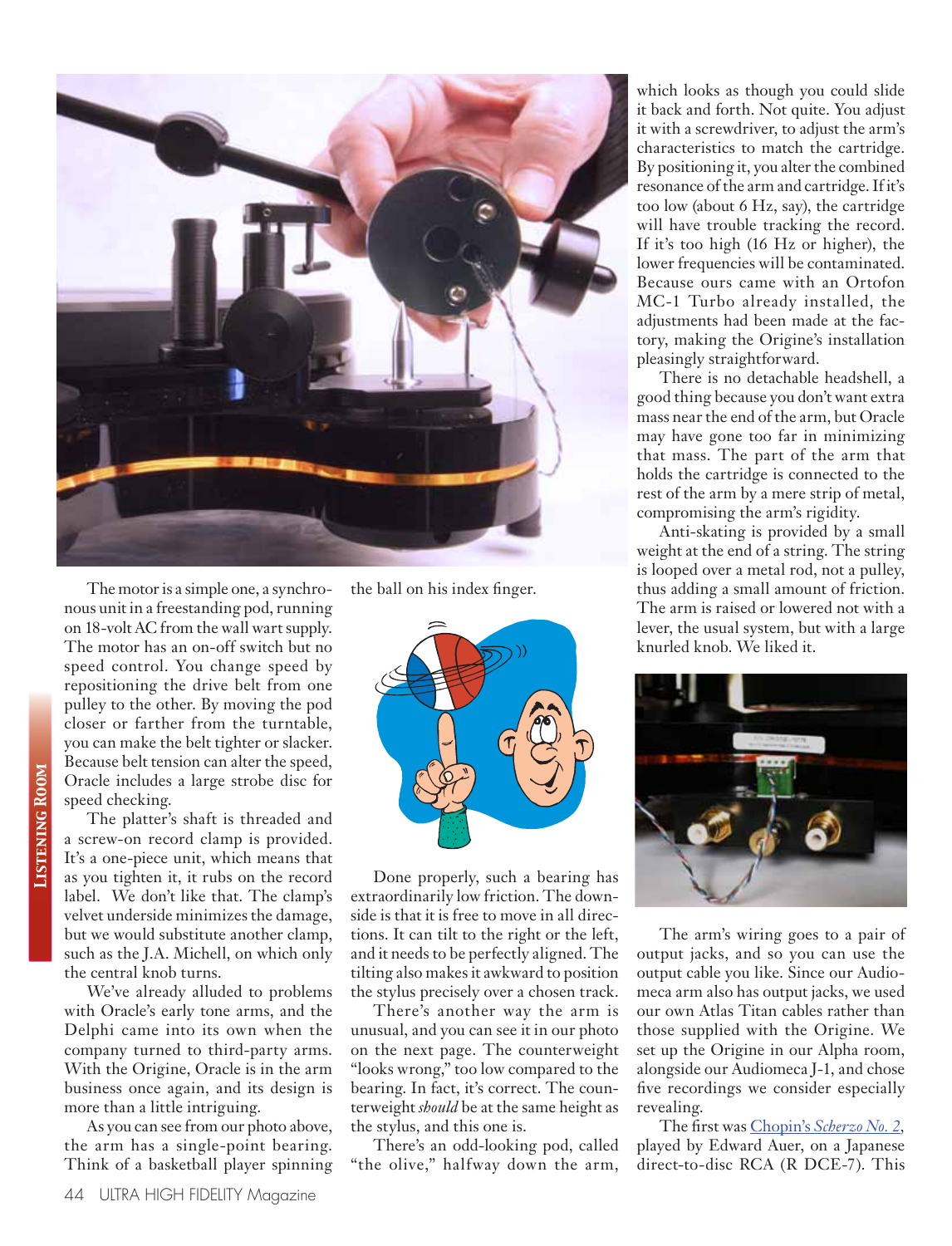

is a masterful performance, with a mixture of explosive energy and the sensitivity that Chopin requires. It is a multi-microphone production, but with considerable room sound.

 With the Origine the essentials were all there: the sharp attacks on the piano chords, the subtle reverberation at the end of notes, and especially the unique emotion that emerges from a great performance of Chopin. But both Albert and Toby noticed the changes in the piano itself. "He has a smaller piano with a tinnier upper register," said Toby. Albert found that too, with the notes less clear and the chords less rich. But both found that as the piece continued they stopped making comparisons and just enjoyed the music. "All the emotion was there," said Gerard, "and that's what's important."

 Did the recording need more volume? We had set the volume so that it seemed subjectively the same as with our reference (we don't use instruments for levelmatching, for reasons we've explained). We raised the level another 2 dB, just enough to add more life to the performance. It was a good choice.

 The second recording was an unusual one, a Nonesuch (H-71126) re-release of one of the Club Français du Disque's old productions, with Alain Marion and the Chamber Orchestra of the Saare playing Mozart's *[Andante for Flute and Orchestra](http://www.uhfmag.com/music-clips/mozart-andante.mp3).*  This wonderful piece was originally part of his *Flute Concerto No. 1,* but the flutist he wrote it for, Ferdinand De Jean, wasn't up to the task, and Mozart wrote him a simpler dumbed-down movement instead.

 With the Origine, the flute remained wonderfully lyrical and mellifluous, and the layers of the moderate-sized orchestra remained clear. We maintained our view that Mozart's doofus friend should have taken extra lessons rather than asking for easier music. The strings were rather edgier, however, and the fault is probably that of the Ortofon cartridge rather than the Oracle turntable. The Andante is the last selection on that side, close to the label. An elliptical stylus like that of the Ortofon can negotiate its twists and turns less well than the linecontact stylus on our Goldring Excel. Could the Oracle sound even better with a cartridge upgrade?